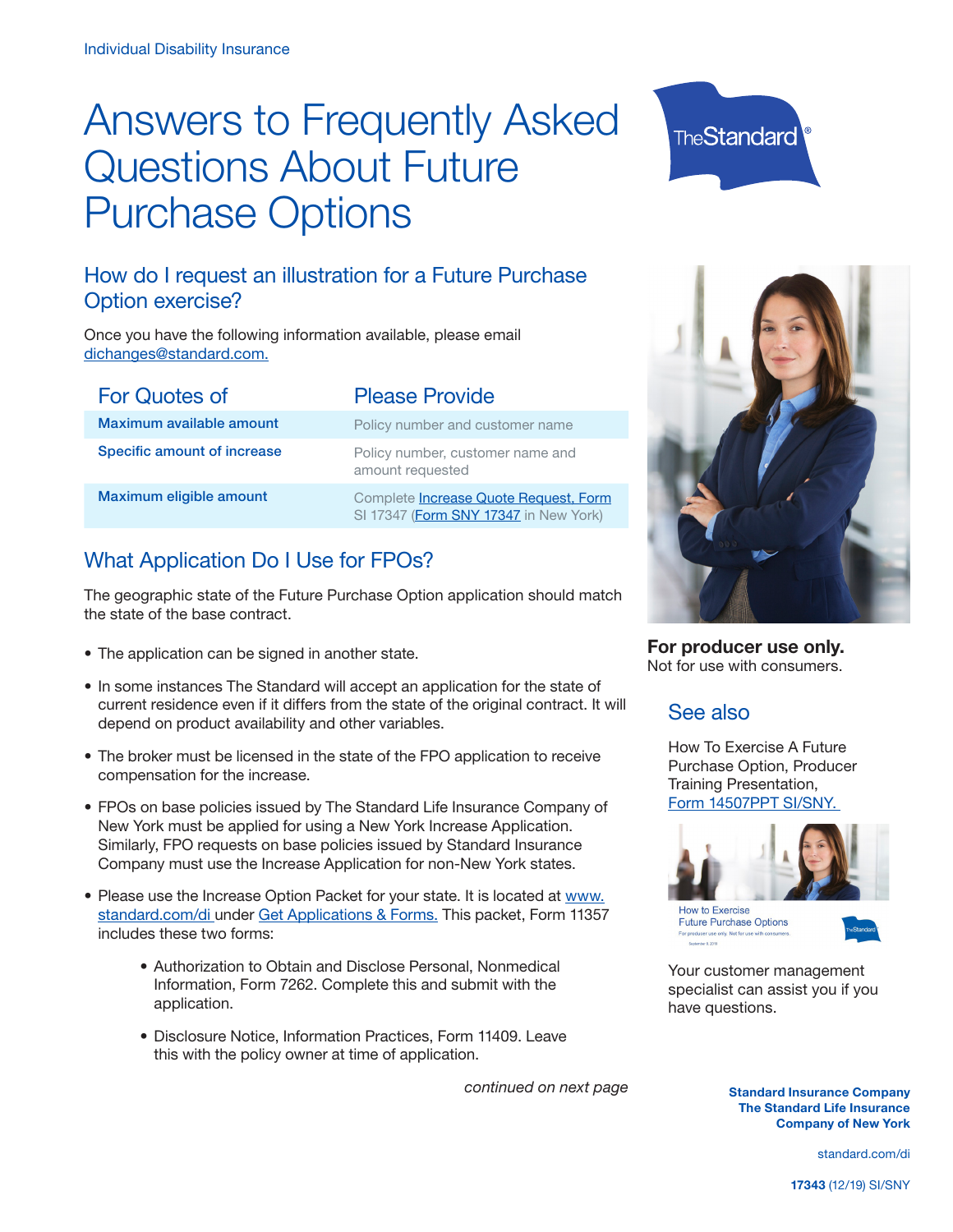## Do I need anything in addition to the application to submit with an FPO exercise?

• Income documentation must be submitted with the increase application. Please see [Understanding Income Documentation, Form 14162 SI/SNY.](https://www.standard.com/di/forms/di/mkt/14162si_sny.pdf) (This document is also part of the Increase Option Packet.)

#### When can my customer apply for an off-anniversary FPO exercise?

There are two situations in which The Standard may approve an off-anniversary exercise:

1. Applicants with fully underwritten base policies issued under the Student and New Professionals Guidelines may request one off-anniversary exercise within 36 months following graduation with a professional degree, or completion of a residency or fellowship, whichever comes later. Approval of the increase is subject to The Standard's usual financial underwriting.

This option is not available to participants in a Graduate Medical Education program from The Standard.

2. In the 90 days preceding the request for additional coverage, the policyowner must have experienced at least one of the following events. Proof of the event will be required.

#### Base policy is Protector Platinum

- Insured financially qualifies for at least \$500 of FPO increase
- There is a loss of employer-paid disability income insurance

#### Base policy is The Protector<sup>SM</sup> or Protector+

- There is a significant increase in earned income due to events such as a job change, promotion or establishment of a medical practice.
- There is a loss of group long term disability coverage.

See the Online [Reference Product Guide, Form 9251 SI/SNY,](https://go.standard.com/di/forms/di/mkt/9251ref.pdf) Students and New Professionals section, for more information. Please note that offanniversary FPO exercises are not available with Protector Essential<sup>SM</sup>.

# My customer has not exercised an FPO and now, due to age, only has access to a percentage of the available FPO pool. Why can't my customer use more of the pool?

The amount available, based on age, is part of the product filing and language in each contract and cannot be changed.

*continued on next page*